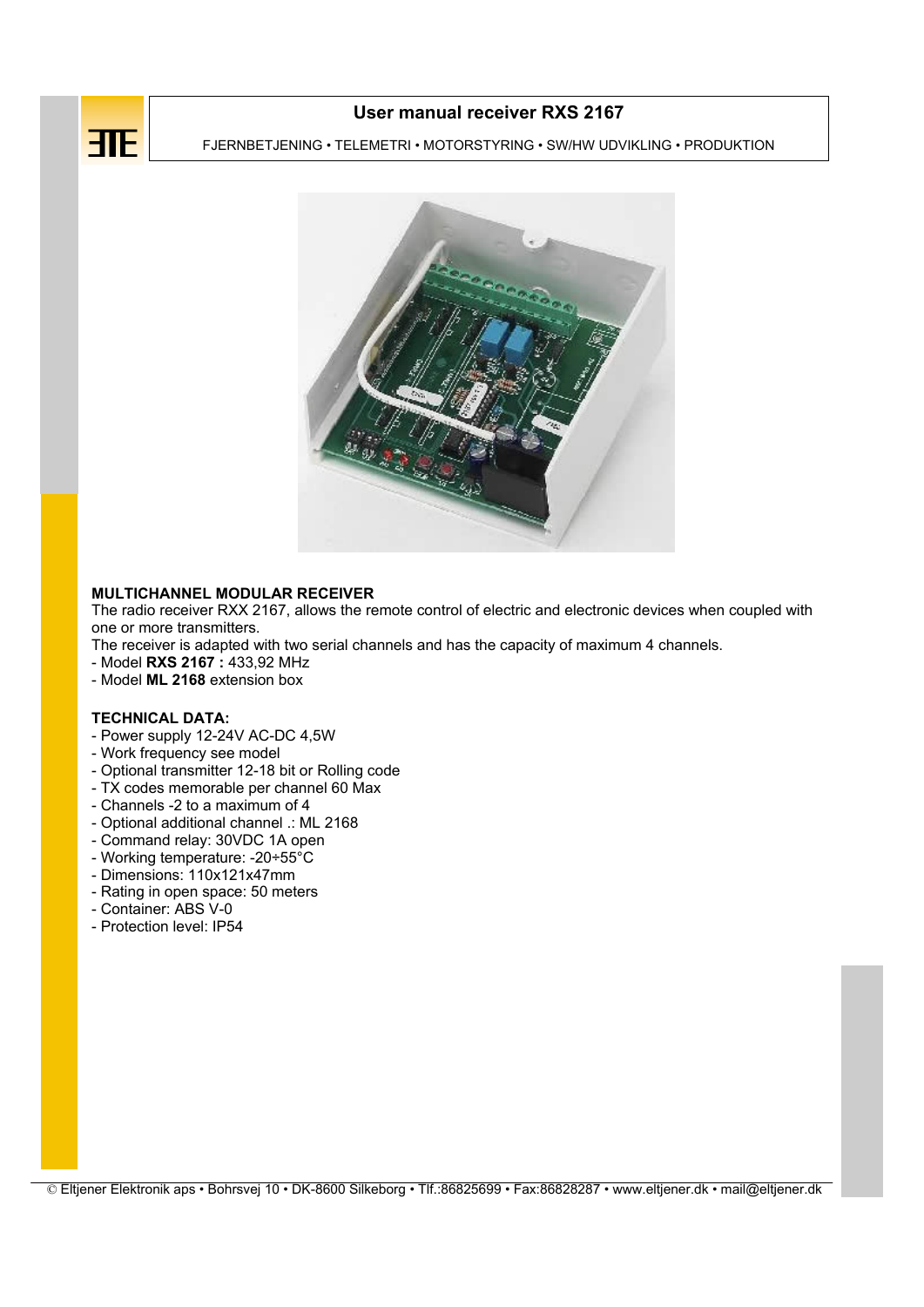

# INSTALLATION OF THE RECEIVER:

It is very important to choose the place of installation carefully in order to obtain an optimal functioning between the transmitter and the receiver. Capacity is not only conditioned by the technical characteristics of the device, but also varies according to the radio-electric conditions of the site.

The receiver is adapted with a machined antenna with a rigid crop ended wire, if you want to increase the sensibility it is possible to connect a tuned antenna H433 = 433MHz coaxial median cable RG58 50 Ohm. The antenna should be visually positioned on the exterior and far from metal structures. There must be a distance of at least 5 meters between the two receivers if installation is to be successful.

## MODALITY OF OPERATION

It is possible to choose the following modalities of operation through the Switch selecting SW1-SW2 respectively for the first and second channel.



Monostable Time. 60s Time. 30s Bistable

## PROGRAMMING:

The radio-controls programming to be used is of a self-learning kind, and can be carried out as follows: Press the SEL button, as a result of which the Led CODE will begin to flash. Send the selected code using the radio-control, making sure that you stand a few meters away. When the Led remains illuminated, programming is finished.

For the programming of the second channel follow the same procedures though press SEL twice. It is possible to repeat the memorization procedure using up to a maximum of 60 codes. By continuing to repeat the operation once the available memory capacity is used up, the Led code will start to flash rapidly, indicating that further storage is not possible.

For the programming of the modules ML 2168 follow the same procedures mentioned above, using the